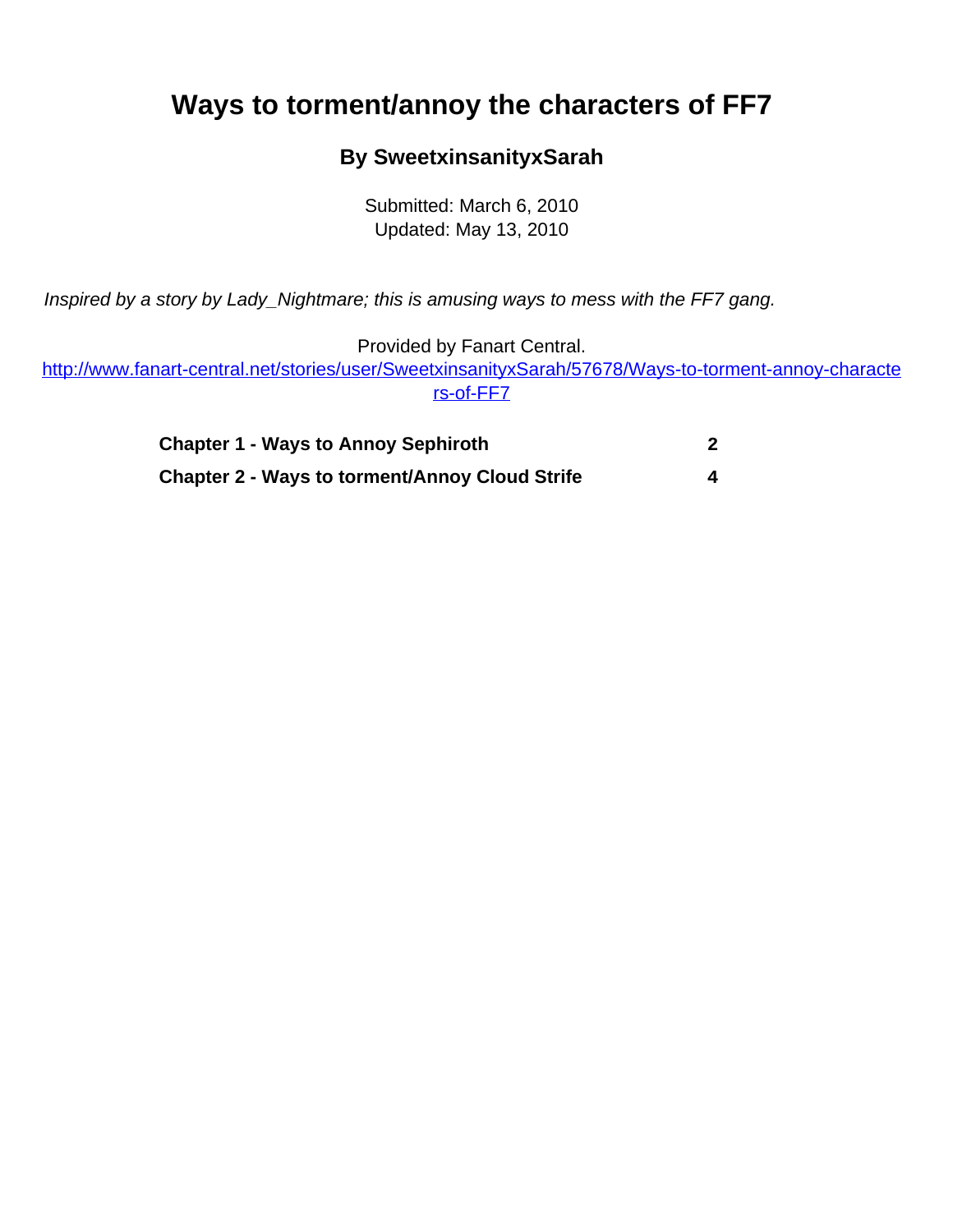## **1 - Ways to Annoy Sephiroth**

<span id="page-1-0"></span>Who better to start off with first than the one winged angel himself? Caution: Some of these acts might get you mutilated beyond recognition. x3

Ways to annoy/get murderd by Sephiroth:

- 1: Call him a momma's boy.
- 2: Drug him; when he falls asleep cut his hair, dye it blonde and spike it.
- 3: Yank on his bangs.
- 4: Call him "Sephy", "Sephy-kun", or "Sephy Poo"

5: Blast a chimpmunk version of "One winged angel" whenever he is asleep/hung over/ or about to sneak up on his victems.

- 6: Steal Masamune; tell him Zack has it.
- 7: Replace Masamune with a rubber sword that squeaks right before a training session with Genesis.

8: Accuse him of having three-somes with Genesis and Angeal right infront of the lower ranking SOLIDERS.

9: Dress up like him and run around Shinra yelling. "I LOVE GENESIS!"

- 10: Ask him how he got to be a general, then say you think he got it by "other" means after he tells you.
- 11: Tell him he depends on his mommy's powers to be a badass. (I suggest running after this.)
- 12: Tell him his father is Hojo.
- 13: Steal his clothes, sell them on Ebay to rabid fangirls.

14: Paste Yaoi pictures of him with the others (Genesis, Angeal, Zack, Cloud, etc) all over his room with superglue.

15: Put superglue on Masamune. Hand it to Seph afterwards.

16: Sing "This is the song that never ends" (Or recruit Zack to sing it) outside his door when he has a headache.

- 17: Tell him Reno thinks he is hott.
- 18: Tell him he looks like Vincent.
- 19: Glue a fluffy pink angel wing onto his back.
- 20: Mock him with "Yo momma" jokes.
- 21: Say that he needs to get laid BIG time.
- 22: Set a chocobo loose in his room and tell him it was a gift from Zack.
- 23: Follow him around reciting "LOVELESS" all day.
- 24: Dye his hair black and mistake him for Hojo when running into him.
- 25: Screw up all his paperwork and sign Zack's name before sending it to President Shinra.
- 26: Play a Hannah Montanna version of "One Winged Angel" around him all day.
- 27: Glue him to Genesis.
- 28: Call him a hippie from hell.
- 29: Accuse him of being in his 80s due to his 'grey' hair.

30: Pluck a hair from his head then say "Guess I wont be able to tell if more grey hairs come to it's funeral huh?"

31: Tell Zack that Sephiroth is holding a baby penguin hostage in his room and he has to go save it. 32: Tell Sephiroth he isent soo tough, and that he killed a defenseless flower girl yet got his @\$\$ stomped by an emo chocobo haired blonde.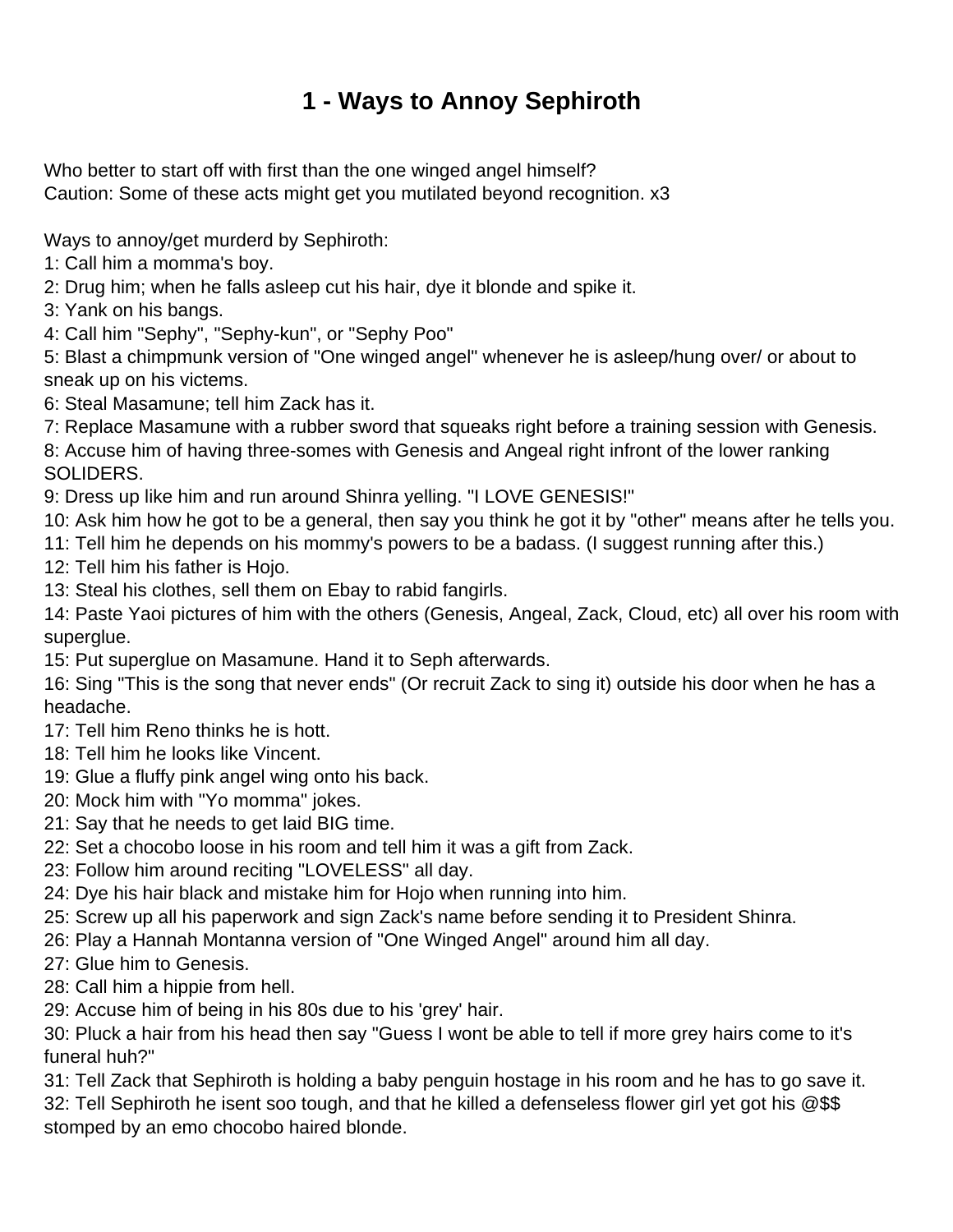33: Use Jenova's head as a pinyata infront of him.

34: Dye his cloak bright pink, say Zack was doing the laundry that day when he comes to you.

35: Put superglue on seran wrap, tape it across Seph's doorway. Yell out that Zack is in Sephiroth's stuff and wait for him to come through doorway.

36: Sneak up on him when he's not paying attention with one of Hojo's chemical waste bins and slam it over his head before kicking it and running.

37: Give Masamune to Zack and say it was a present from Sephiroth.

38: Give rabid fangirls spare keys to his room and inform them he sleeps in the nude.

39: Show him the carameldansen video of him; tell him Genesis made it.

40: E-mail said video to everyone in Shinra except Sephiroth.

41: Change Seph's cellphone ringtone to "Carameldansen"; then call him infront of all the lower ranking SOLIDERS he's instructing. (Make sure to put volume up on his phone at full blast.)

42: Follow him around all day singing "Oh I love krabby patties, I think they are swell, which is why im going to yell~!"/ or "Best day ever"/ Or "Spongebob Squarpants" themesong.

43: Laugh/ act like Spongebob around him.

44: When he gets irritated by it, refer to him as Squidward.

45: Keep saying his name over and over until he answers; when he does respond "Nothing" and run off giggling.

Hope you enjoyed, comments are luffs. :3 Sephiroth: Ahem....

He's standing right behind me isent he? .\_. Sephiroth: -sharpens Masamune-

I regret nothing! -zooms off-